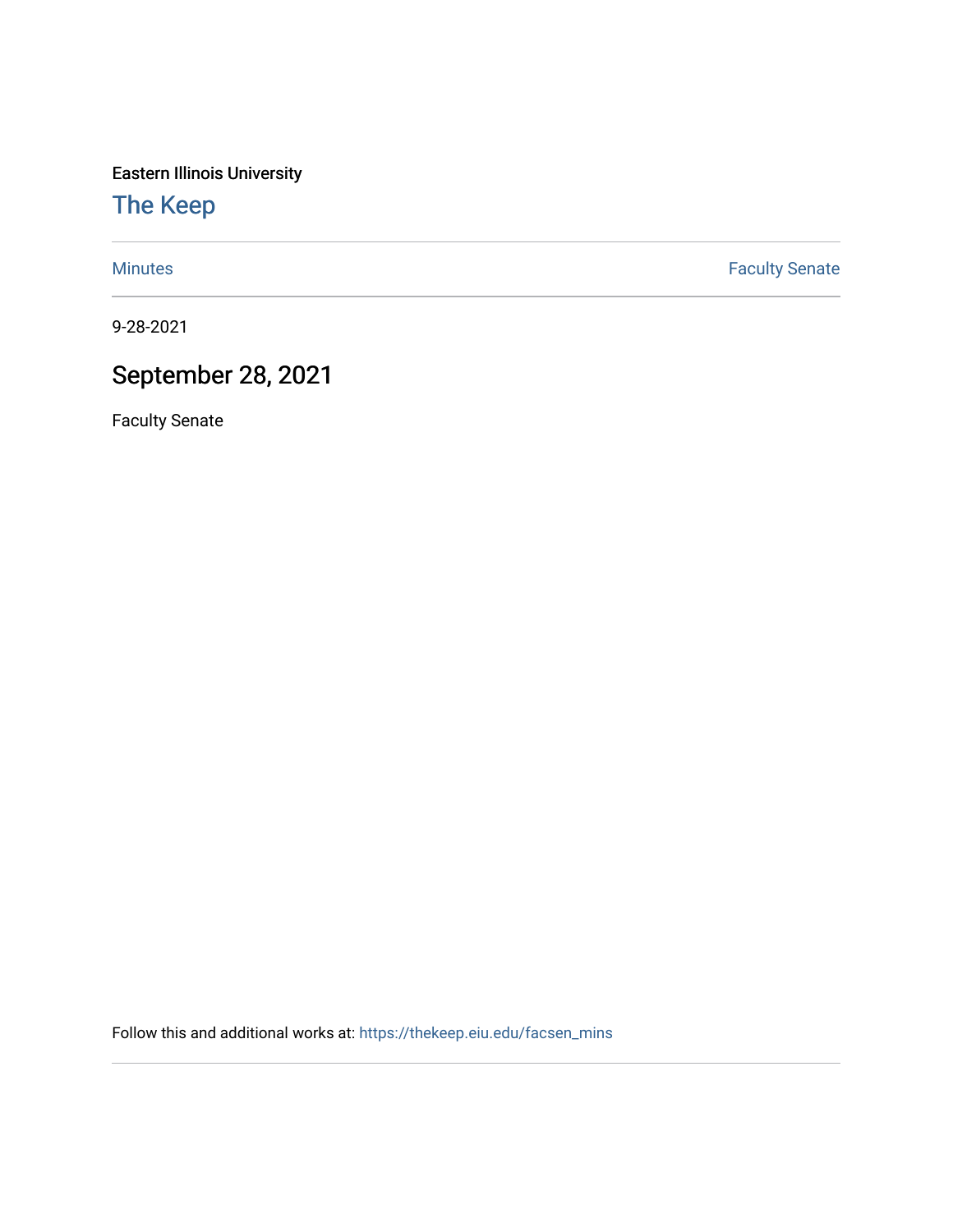Faculty Senate 2021-2022 Agenda and Minutes September 28, 2021

Senators in Attendance: Teshome Abebe, Todd Bruns, Amy Davis, Brad Decker, Stephen Kozlowski, Nichole Mulvey, Alicia Neal, Jeanne Okrasinski, Andrew Parrish, Will Porter, Jeff Stowell, Larry White (arrived 2:15)

Guests Present: VPAA Jay Gatrell, Robert Le Cates (Daily Eastern News), Rege'nte Myers, John Wills, Ryan Meyer, Braxton Griffy (photojournalism students)

The meeting was called to order by Senator Bruns at 2:00 p.m.

- I. The senate welcomed Prabin Karki, the new representative from Student Senate, as well as members of a photojournalism class attending.
- II. Approval of minutes from 9/14/21; Motion by Alicia Neal, Second by Andrew Parrish; minutes passed unanimously and will be posted on Faculty Senate website.
- III. Committee reports
	- a. Exec (Bruns/Stowell/Mulvey) Met with President and Provost on Monday, September 27th
		- i. Mental Health Resources for Faculty The executive committee discussed making sure faculty mental health was being addressed. We plan to provide links on Faculty Senate website as well as having Linda Holloway (HR) come to a meeting to make sure faculty know what resources are available to them.
		- ii. DEI President's Advisory Committee Senator Porter will be the representative from Faculty Senate; Currently conducting search for Senior Diversity Officer and committee will be assisting.
		- iii. Current search for Chief of Campus Police, occurring within the next couple of weeks, look for open public interviews to attend.
		- iv. Senator Bruns will be attending state faculty senate presidents meeting in the next couple of weeks and will report back at next meeting.
		- v. State of University Address from President Glassman will be occurring in the next few weeks.
		- vi. Construction efforts continue on campus at MacAfee and Life Sciences Building and Women's Locker Room at Lantz. The same construction company is working on all of these, so progress is occurring in phases.
		- vii. The new science building update currently looking at data collected on needs (number of classes, lab sizes, etc.) and looking at potential sites on campus. The building is being described as a "gateway to campus" in terms of architecture and location planning. The project is currently slated to be completed in 2025.
		- viii. Panther Pantry opens on October 1 in MacAfee and available to all students with their Panther Card. Please advise students of availability and encourage them to utilize this resource as needed.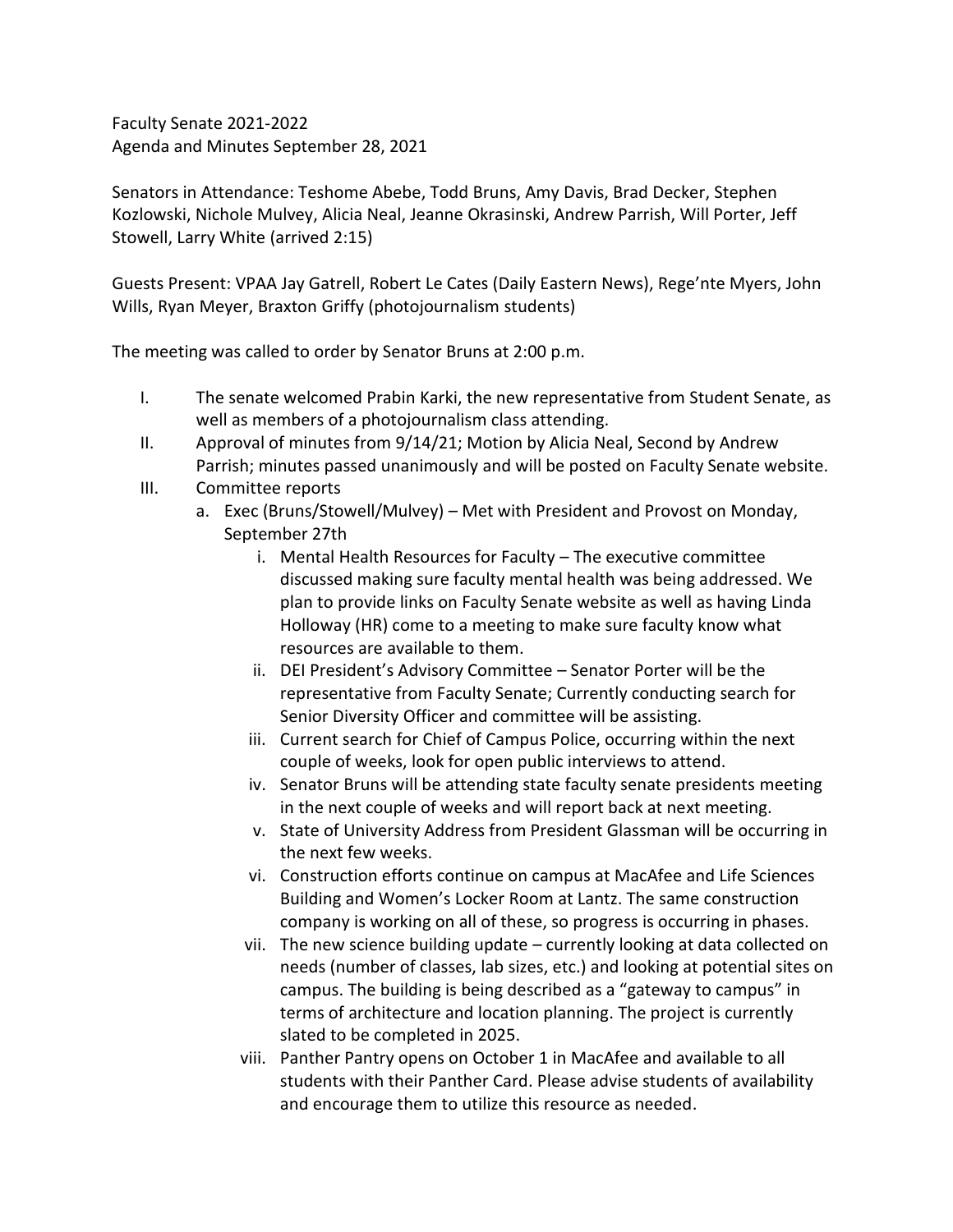- b. Elections & Nominations (Stowell)
	- i. Jessica Zanton agreed to volunteer to fill vacancy on FDIC representing COE.
- c. Student & Staff Relations (Davis/Bruns)
	- i. Staff Senate has not met again this month (meet once a monthly), so no new report.
	- ii. Student Relations Prabin Karki gave the Student Senate report after introducing himself. Student senate with meet tomorrow (Wednesday) to organize committees and plan for the year. They meet weekly on Wednesdays at 7:00 p.m. in 7<sup>th</sup> Street underground. The student senate plans to focus on getting all voices heard on campus this year. The executive board is all new to student government, so they are excited to begin.
- d. Faculty Forum (Mulvey)
	- i. Fall Forum on Faculty's Role in Student Mental Health is set for Thursday, October 21<sup>st</sup> from 3:00-4:00 p.m. as a hybrid event. In person attendance in Witter's Conference Room, Teams invitation available by RSVP. More information will be shared to all faculty soon as plans are solidified.
- e. Awards (Bruns)
	- i. Luis Clay Mendez service award reminder was sent out September 23rd. No nominations at this time, so please encourage your colleagues to nominate deserving faculty.
- IV. Provost's report
	- a. COVID update Seeing increase in compliance since last meeting. Student vaccinations or in progress at 71%. Please encourage students to upload vaccine card (not the same as what students turned in to Health Services); Employees 77% vaccinated or in progress; Anyone not vaccinated will be required to test (not vaccinated, partially vaccinated, choosing not to disclose) unless 100% remote teaching or attending.
	- b. IIN Cincere is moving forward with planning to start next year.
	- c. Planning for next semester regarding COVID and implications. Current plan is to continue as was done for fall semester, no anticipated changes.
	- d. 2021 searches (for 2022 hires) 20 have been approved (2 chairs, 10 Unit A, 8 Unit B) to meet demands of growing enrollment in select programs; this year, all retirements have been replaced.
	- e. New Tutoring Center, staffed by Mona Davenport, provides supports for all 1000- and 2000-level courses. Portions of this office are open with continued expansion into next semester.
	- f. Senator Mulvey asked about barriers to accessing student evaluations that are sent to them and intended to be used for portfolio or award applications. When attempting to combine PDFs, faculty get an error notice due to the forms being password protected. While there are various ways faculty have found to "work around" this, it seems to be an unnecessary burden when faculty are being asked